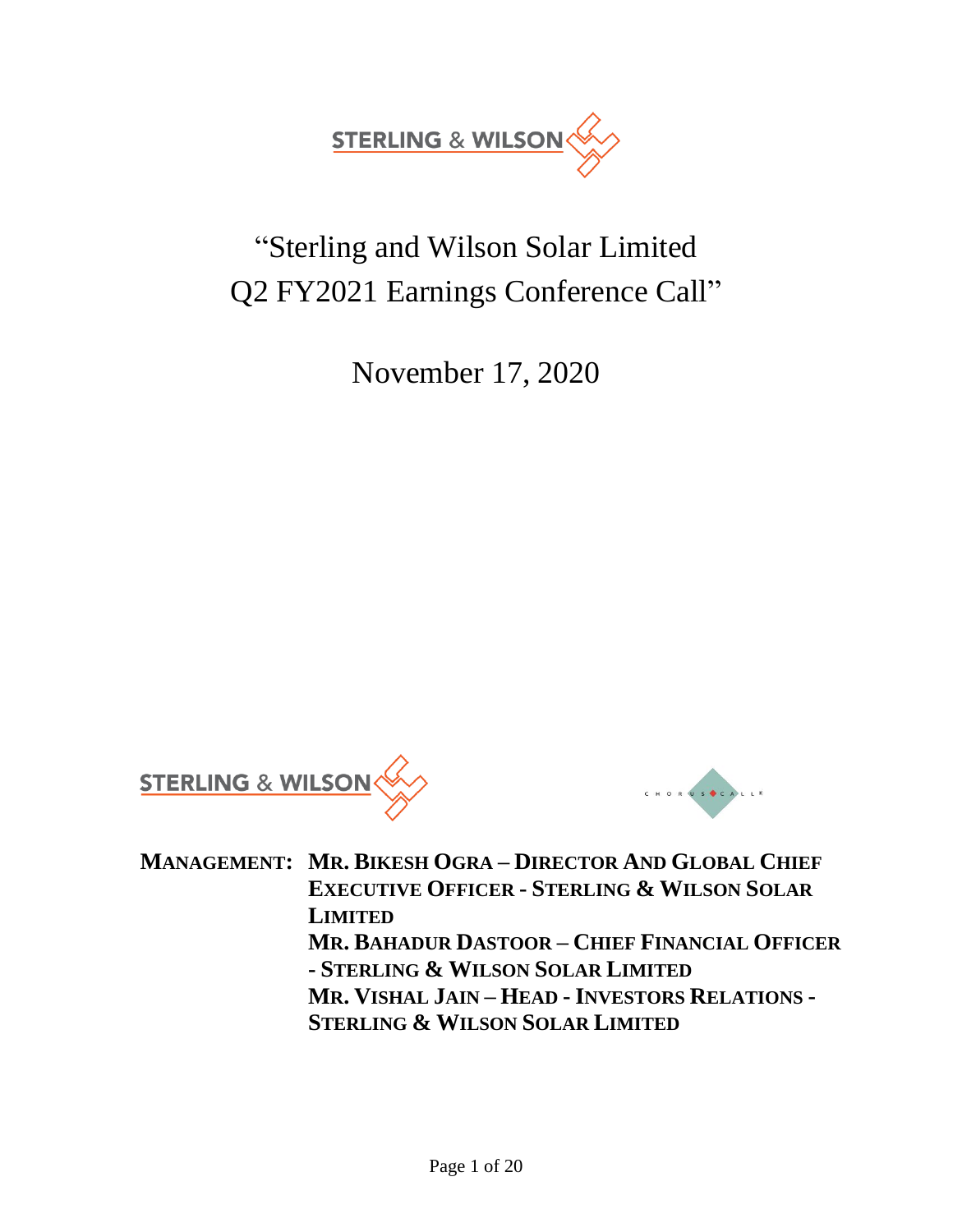

**Moderator**: Ladies and Gentlemen, good day and welcome to the Sterling & Wilson Solar Limited Q2 FY2021 Earnings Conference Call. This conference call may contain forward-looking statements about the company which are based on the beliefs, opinions, and expectations of the company as on date of this call. These statements are not guarantees of future performance and involve risk and uncertainties that are difficult to predict. As a reminder, all participant lines will be in the listen-only mode and there will be an opportunity for you to ask questions after the presentation concludes. Should you need assistance during the conference call, please signal an operator by pressing '\*' then '0' on your touchtone phone. Please note that this conference is being recorded. I now hand the conference over to Mr. Vishal Jain, Head of Investor Relations at Sterling & Wilson Solar Limited. Thank you and over to you Sir!

**Vishal Jain**: Good Morning, I Welcome you all to Q2 FY2021 & H1 FY2021 earnings call. Along with me, I have Mr. Bikesh Ogra, Director and Global CEO; Mr. Bahadur Dastoor, CFO, and Strategic Growth Advisors, our Investor Relation advisors. We will start the call with the operational highlights for the quarter by Bikesh followed by financial highlights by Bahadur post which we will open the floor for Q&A. Thank you and over to you Bikesh!

**Bikesh Ogra:** Thanks Vishal and a warm welcome and good morning to all the participants on this call. I hope and wish that you continue to stay safe and healthy during these challenging times. I would like to give you a quick update on our operations across geographies, besides I will also add some insights on our market reach and the order book position.

> As I had mentioned in our earlier call, our project execution which had got impacted due to COVID-19 in earlier part of this year has now picked up significantly across all geographies. Furthermore, we have also commenced construction at most of the project sites, which we have recently won. Our current operating efficiency has improved substantially and now stands in excess of 90%. We expect to reach to pre-COVID efficiency levels in Q4 of this year, subject to no further lockdowns in geographies where our projects are on the execution. We must mention again that besides our efficient project execution strategy, our objective and priority is the safety and wellbeing of our employees, vendors, partners and all stakeholders in the value chain. We continue to therefore take utmost safety measures, which are in strict compliance and in accordance with the guidelines laid by the respective countries.

> As also stated earlier we have been seeing very positive traction in terms of significant order inflows from newer geographies like Australia and America. We have established ourselves as one of the leading solar EPC players in these geographies and are executing projects for some of the leading global independent power producers. Our strategy to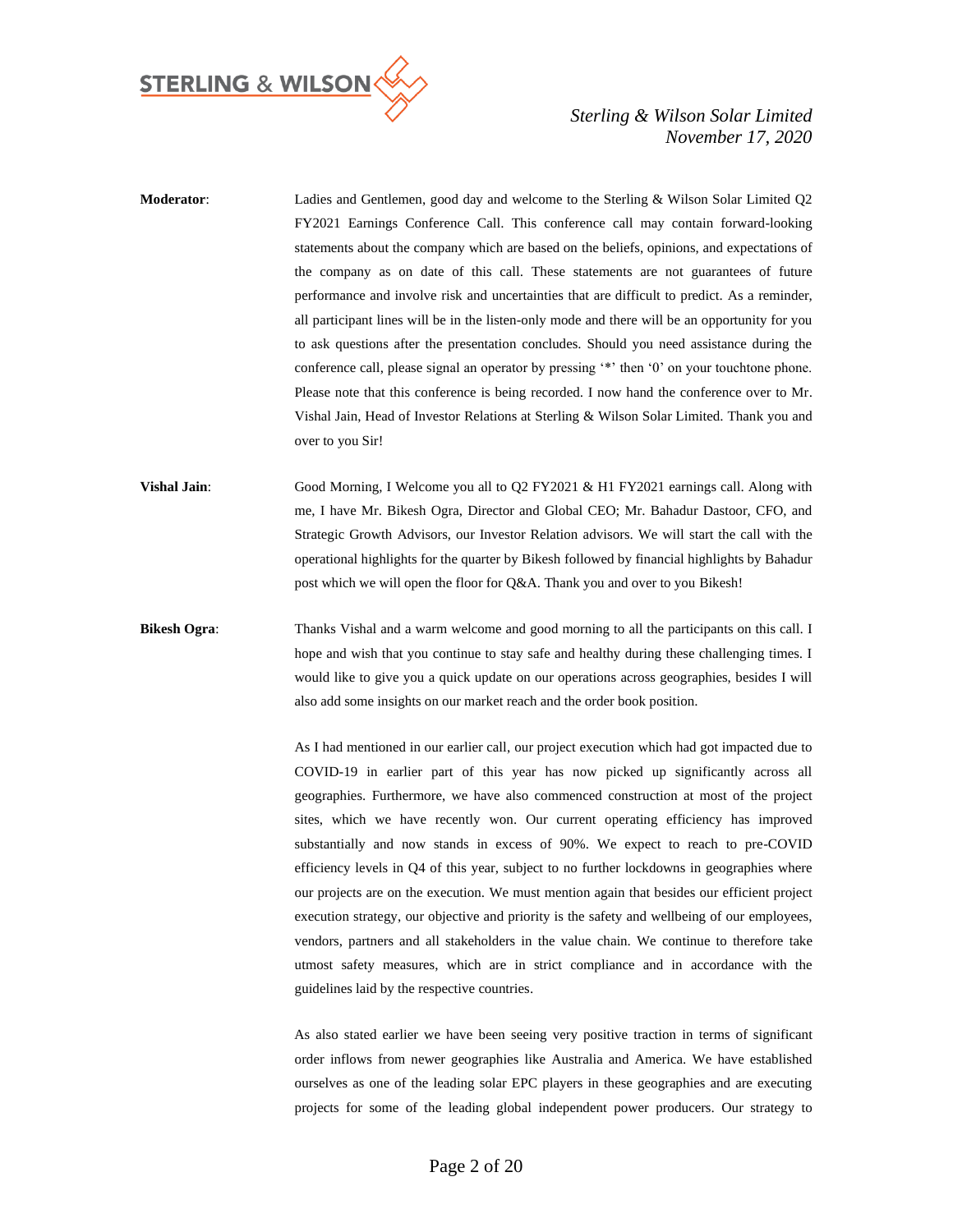

expand our operations in these markets continues to bear fruits and which is visible in the form of strong order inflows. These developments spell a very promising trajectory for the company, especially at a time when the Middle East market has been experiencing intense competitive pressure on the margins. In the newer markets, where we recently won the projects like America and Australia, the margin profiles are far better in comparison to the Middle East market.

Europe has been one of the promising markets for the solar PV installation. The European market, after a hiatus of 4 to 5 years is now showing promising signs for solar power and is expected to witness a surge in addition of approximately 7 gigawatt annually in the capacity addition. According to the SolarPower Europe EU Market Outlook, Spain was Europe's largest solar market in 2019, adding around 4.7 gigawatt of capacity followed by Germany, the Netherlands, France and Poland. To capitalize on these large market opportunities, we have reinforced our management teams over the last few months and recently set up a new office in Spain. With most of our marquee global clients also based out of Europe, we are well poised to deliver a positive outcome in this market as well.

Solar projects along with energy storage and floating solar are also poised to grow substantially in the near future. We have a very strong team and technical partnerships to take up a leading role in this emerging field as well. On this note, we have recently emerged as L1 in one of the very large floating solar projects in India.

Moving on to our market reach and order book position. During these challenging times as well, we have been able to secure lager orders and strengthened our order book. We have signed approximately 1.4 gigawatt EPC contract amounting to around Rs. 5,696 Crores in H1 FY2021, which has already surpassed the whole of FY2020 restated order book, which obviously excludes the non-contracted EPC projects like Saudi and Phase II of Montenegro. All these projects have a timeline of around 14 to 18 months from the contract signing to commercial operations. Post September we have signed 86 megawatt in Chile for around Rs. 420 Crores, which takes our order book in excess of Rs. 6,100 Crores until November 12, 2020, which is around 133% of the restated FY2020 order book. With this order inflow of around 1.4 gigawatt year-to-date, our portfolio size has reached an impressive 10.5 gigawatt scale.

Besides the above orders, we are under contract signing process of a couple of large projects in Middle East and US. We will announce them separately once all the contracts are signed. Our UOV as of November 12, 2020 stands at Rs. 9,564 Crores versus the restated UOV of Rs. 5,756 Crores at the same time last year. Our O&M business also continues to see strong traction. As of November 12, 2020, our contracted O&M portfolio stood at around 8 gigawatt and our O&M revenue in H1 FY2021 grew to around Rs. 121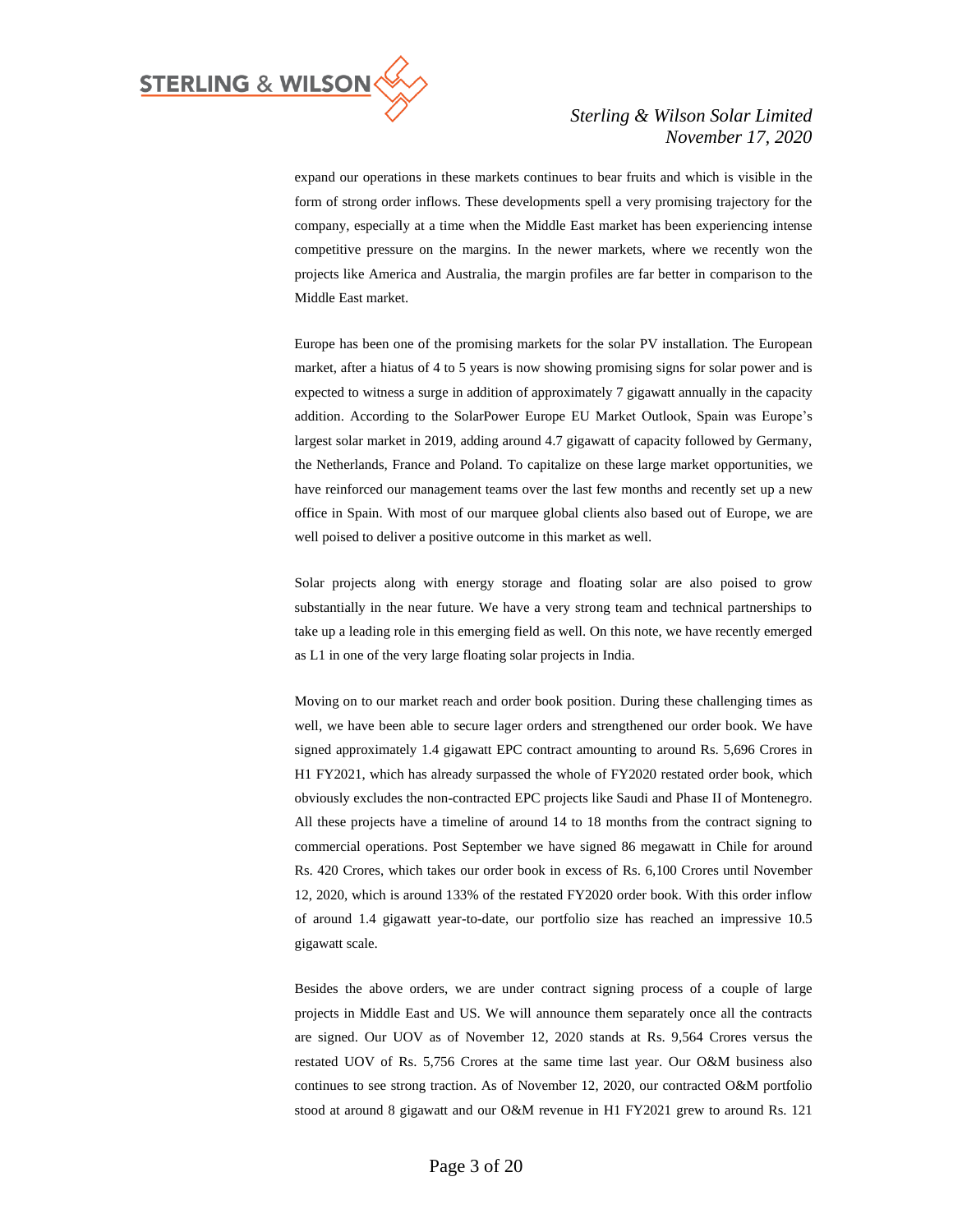

Crores compared to Rs. 77 Crores as of H1 FY2020, that is an approximate growth of around 57%. Third party O&M also comprises 51% of our total O&M portfolio as of September 30, 2020. We plan to keep growing the O&M business both in domestic as well as international market for not only the in-house EPC, but also for the third party customers, by leveraging our O&M strength and the relationship with the leading IPP developers. Thank you and with this I will ask Bahadur, our CFO to take you through the consolidated financial highlights. Over to you Bahadur!

**Bahadur Dastoor**: Thank you Bikesh and good morning friends. I will take you through the consolidated financials for the half year ended September 30, 2020. Before we run through the financials, I would like to reiterate that being an EPC company the revenue, order inflows and gross margins could be lumpy due to geographical mix and stage of execution of the project in any particular quarter. And hence comparison on corresponding previous period will not be a true reflection and performance for a quarter may not be a representative for the full year.

> Revenue for H1 FY2021 has been at Rs. 2,405 Crores and was marginally lower compared to H1 FY2020. Now there is a significant pickup in execution of projects. The region wise revenue breakup is as follows: Australia contributed about 50%; America has contributed 26% followed by India, which contributed 12%, MENA region with 10% and balance 2% by Africa. As Bikesh mentioned earlier, our O&M revenue has increased by 57% to Rs. 121 Crores in H1 FY2021 compared to Rs. 77 Crores in H1 FY2020 with an EBIT margin of 38.4%. The contribution of O&M business to total revenue grew by 180 basis points to 5% in H1 FY2021 as compared to 3.2% in H1 FY2020. At a company level, the gross margin stood at 9.6% in H1 FY2021.

> The gross margins were higher in H1 FY2020 due to higher margin projects closure in MENA and the South East Asia region. We expect the gross margins for the year FY2021 to be in the range of 10% to 11% as guided in our Q1 earnings call.

> Overheads in H1 FY2021 reduced by Rs. 44 Crores to Rs.163 Crores due to cost efficiency measures undertaken. Our overheads as a percentage of revenue reduced from 8.5% in H1 FY2020 to 6.7% in H1 FY2021. Additionally, there has been forex and MTM loss amounting to Rs. 47 Crores in H1 FY2021 primarily comprising of Rs. 24 Crores reinstatement loss on loans given to overseas subsidiary and branch, which is in the nature of equity contribution and Rs. 12 Crores on account of MTM loss on forward contracts relating to projects yet to commence. Consequently, EBITDA for H1 FY2021 stood at Rs. 26 Crores due to lower margins and forex and MTM loss. PAT for H1 FY2021 stood at Rs. 32 Crores.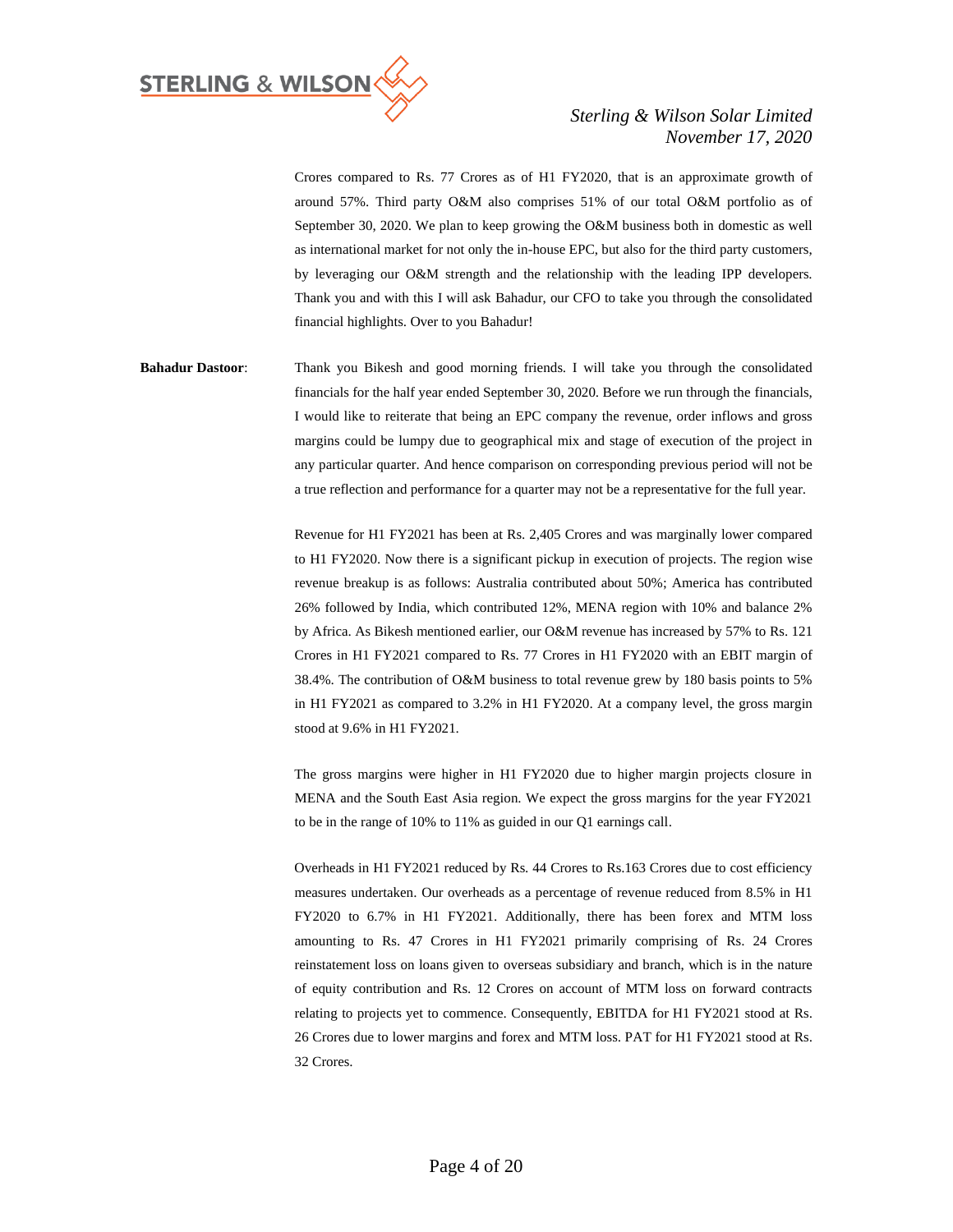

Coming to other comprehensive income, the group had taken forward contracts, including cross currency hedges to hedge the exposure of currency fluctuation in respect of receivable from customers, trade payables and letters of credit. The Australian dollar INR derivative contracts were taken for receivables from customers and Australian dollar to US dollar and US dollar to INR derivative contracts were taken for trade payables and letters of credit payments. The strengthening of the Australian dollar has resulted in other comprehensive income having a mark-to-market loss on a notional basis of Rs. 63 Crores. On utilization of forward contracts on the date of maturity, the effective portion of the cash flow hedge results previously recognized in other comprehensive income will recycle into profit or loss account, which would be offset by increase in revenue for restatement of receivables and payables.

Now coming to the balance sheet. I would again like to reiterate that as per the amended Articles of Association the company cannot give loans to promoters or their affiliates post listing. The external term debt outstanding as on September 30, 2020 is Rs. 580 Crores. Since listing last year, we have repaid a total of Rs. 1,931 Crores through internal accruals and money received from group companies on collection of intercorporate deposits. The total repayment of external debt over the next two quarters is Rs. 580 Crores, with Rs. 485 Crores to be paid in Q3 for which we are in discussion with banks and balance Rs. 95 Crores payable in Q4. We have a cash and cash equivalent of approximately Rs. 517 Crores and a net worth of Rs. 1,042 Crores as on September 30, 2020. Our net debt to equity as on September 30, 2020 is 0.4x. As on September, we had a negative net working capital of Rs. 72 Crores as compared to a positive networking capital of Rs. 178 Crores as on March 2020. Improvement in working capital was driven by combination of higher collections, efficient management of working capital and advance from customers. The total intercorporate deposits and loans stood at 1,617 Crores as a debt including interest accrued up to September, which as mentioned by the promoters will now be paid latest by September 30, 2021.

On the cash flow front, during the quarter we had a net operating cash flow from operations of Rs. 242 Crores as compared to Rs. 165 Crores for H1 FY2020 and Rs. 338 Crores for FY2020. Cash flow from operations was higher on account of higher collections coupled with efficient management of working capital despite lower profitability. Cash flow from operations and investing activities has been used to repay borrowing and interest thereon. With this we can now open the floor to questions and answers.

**Moderator**: Thank you very much. We will now begin the question and answer session. The first question is from the line of Rohan Soares, an Individual Investor. Please go ahead.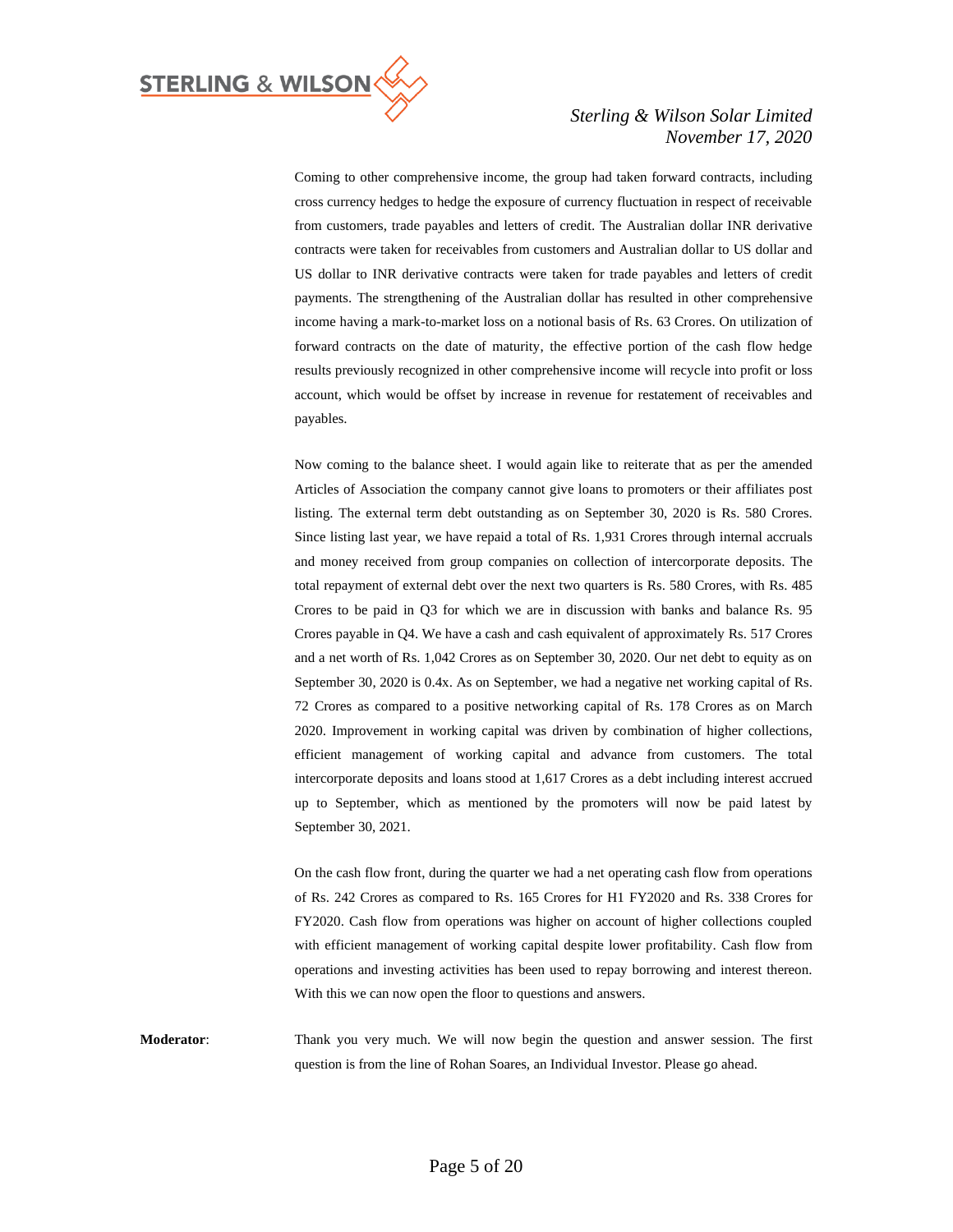

- **Rohan Soares**: Congratulations on a very good balance sheet performance in the first half. I just wanted to know on the receivables side, what is the more than one year vintage receivables now? **Bahadur Dastoor:** The total more than one year receivables is slightly in excess of Rs. 500 Crores, which when offset against provisions and liquidated damages, which are accounted there against is about Rs. 97 Crores which is a reduction, so Rs. 445 Crores is the net receivables for a period exceeding one year. **Rohan Soares**: Rs. 445 crores and that includes about again Rs. 93 crores from IL&FS? **Bahadur Dastoor**: Yes, that includes Rs. 70 crores from IL&FS because I said Rs. 445 crores are receivables after provisions. IL&FS, where outstanding is Rs. 93 crore has a provision of Rs. 21.5 crores against it., so Rs. 70 crores in the Rs. 445 70 Crores receivables pertains to IL&FS. **Rohan Soares**: Thanks. **Moderator**: Thank you. The next question is from the line of Narottam Garg from CWC Advisors. Please go ahead. Narottam Garg: Congratulations on the recovery and reaching high efficiency levels. My question was on just to understand the accounting of the MTM. Will it flow through the P&L or Balance Sheet??
- **Bahadur Dastoor**: The mark-to-market losses, which are lying in other comprehensive income will move to the P&L. At the same time we will have a receivable, which is at a higher value, because the Australian dollar has increased. This mark-to-market loss which has gone into the P&L is also slightly on account of the advance, which we had received. Advances we do not restate and that is why in the P&L we had a one-sided effect. Were it to have been a revenue, because for our Neon project we had no revenue up to September, we would have had our revenue as well as receivables being restated offsetting the mark-to-market, which would then flush out through the P&L.
- **Narottam Garg**: You actually booked the revenue. The impact of the gain of the derivative will come through the P&L only right and to that extent will have to get it?
- **Bahadur Dastoor:** Yes, so there will be a debit to the P&L, offset by an increase in forex gain on account of the receivables being recorded at a higher value.
- **Narottam Garg:** One more question again on the receivable side. What was the collection total on those accounts during this quarter?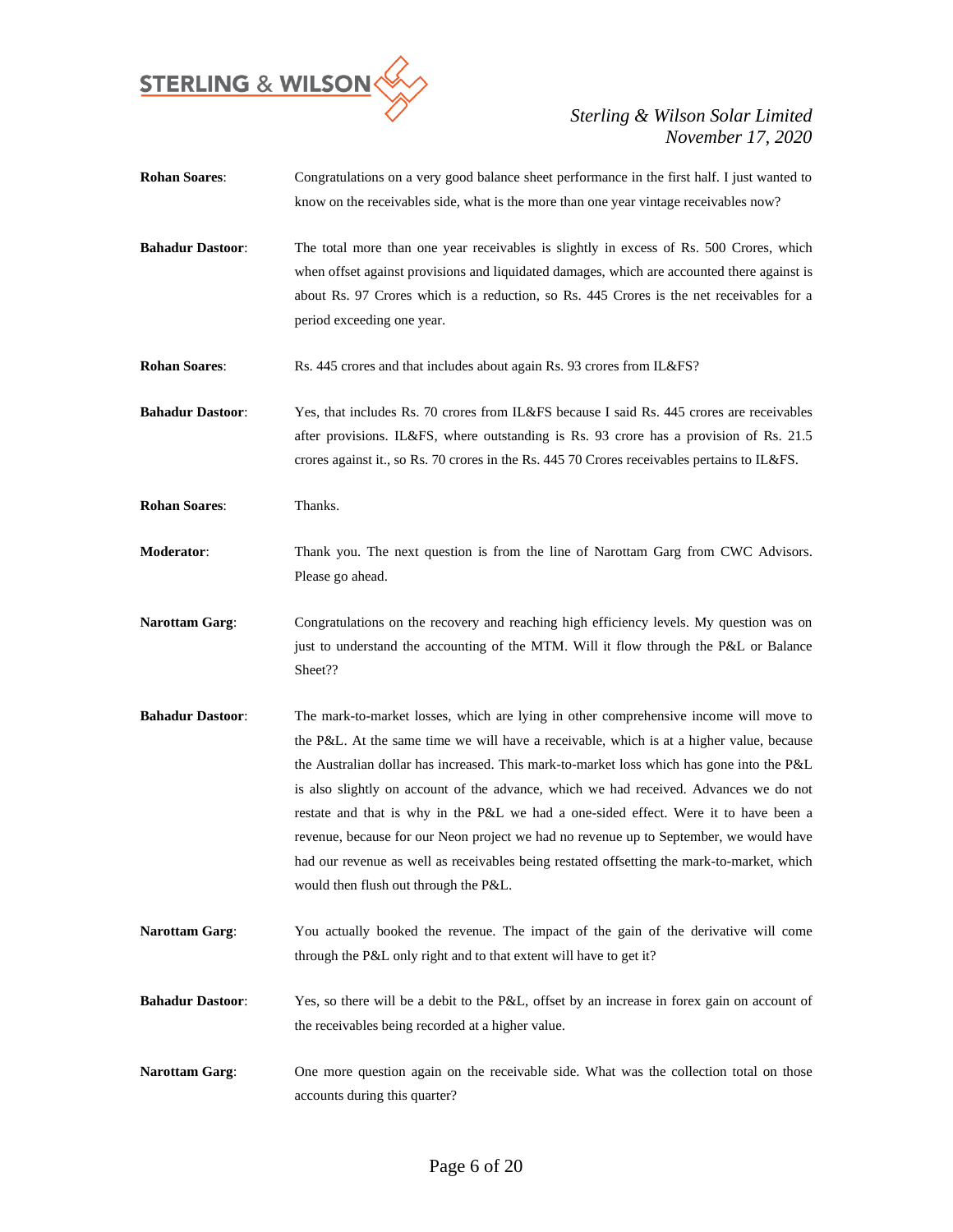

**Bahadur Dastoor**: So for the amounts of receivables, which were more than one year as of March, we have collected Rs. 136 Crores against those. And it is only because of addition of new amounts, which have come in which are more than one year, that the total amount has gone up. So, it is not entirely sticky, as about Rs. 136 Crores was collected in the first half.

**Narottam Garg:** Sure that is it from my side. Thank you and all the best.

**Moderator**: Thank you. The next question is from the line of Anuj Jain from Globe Capital Market Limited. Please go ahead.

- **Anuj Jain**: Congratulations for decent set of numbers. My question is regarding only one item in the P&L account that is direct project cost, which comes at Rs. 461 Crores vis-à-vis Rs. 257 Crores on Y-on-Y last year. So can you please explain because this is not in line with the increase in revenue?
- **Bahadur Dastoor:** The margin which is now 9.6% as against the margin, which was much higher in the H1 is obviously offset due to the increase in the direct project cost. The direct project cost is summation of the materials as well as the installation cost. One has to see both these items put together the purchase - the direct project cost and the cost of construction material stores and spare parts. That is because in some quarter you may have larger amount of materials, which go into a project, at some other quarter you may have the installation of those materials that is happening. So one has to always look at both of them together and then take it to arrive at the gross margin.
- **Anuj Jain**: So, we can say in this particular quarter we have booked some cost, but we have not accounted for the revenue, which might come in the latter half of the year?
- **Bahadur Dastoor:** No, not at all. Revenue is accounted as a top up, on both the cost of materials as well as the direct project cost - both of these components is what goes to make the cost of the project. The total project cost is broken into two parts, material and installation. Installation works is what is shown as direct project cost and cost of materials is shown under cost of construction material, stores and spare parts. So it is a combination of both which has to be utilized. You should not look at just one.
- **Anuj Jain**: So this quarter our cost had gone up?
- **Bahadur Dastoor**: You have to also see that the cost of construction materials in stores and spare parts has gone down. So as I said in one quarter you may have higher value of installation, in another quarter you may have a higher value of materials, which are being supplied. We need to combine both of them and that is how you arrive at a gross margin, which we are guiding to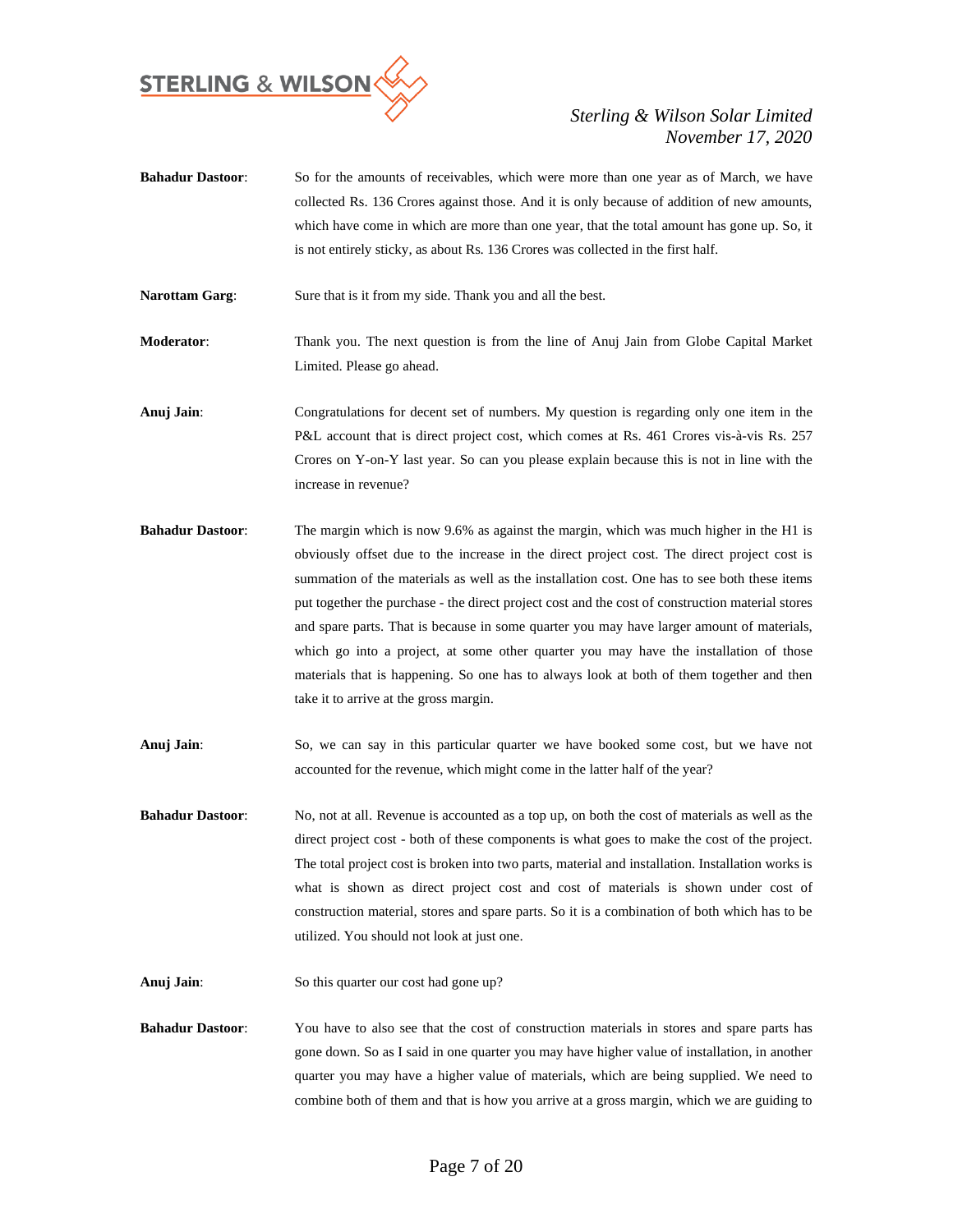

be between 10% to 11% in FY21. It is 9.6% for the half year. That means 90% odd is the total project cost made up of two components - cost of material and the direct project cost.

**Anuj Jain**: That is it from my side.

**Moderator**: Thank you. The next question is from the line of Mayur Gathani from OHM Portfolio. Please go ahead.

**Mayur Gathani:** Sir on the net receivables which are more than a year old - can you tell me what period it is like more than one year, two years or two-and-a-half years old? Can you throw some more light on that?

**Bahadur Dastoor:** It is slightly over one year old.

**Mayur Gathani**: So probably the maximum period is 18 months?

**Bahadur Dastoor**: 12 to 15 months

**Mayur Gathani**: So is this our usual figure and will remain so in the normal course of business that we will always have - because 12, 15 months is not much of a time?

**Bahadur Dastoor:** So, see let me break it up into at least two major components. So you have IL&FS, which is about Rs. 93 Crores gross and Rs. 71 Crores net of provision, which is under NCLT. The other major party that is there is the Argentina project, which is about Rs. 116 Crores. That same number was about Rs. 133 Crores in March. We have recovered some money from Argentina project in the half year gone by and we are also under discussion with the customer. There was an LD, which was levied on the customer by the offtaker. That LD has now been completely waived by the offtaker and we are in discussions with the customer to recover our money.

**Mayur Gathani**: Tell us something more on the O&M business., What percentage of the total O&M business comes to you from third-party contracts? And percentage of the O&M business that you would have probably got because you were executing the project?

**Bahadur Dastoor**: I will let Bikesh take that question from a business perspective

**Bikesh Ogra:** Normally more than 90% of the EPC solar projects get translated into the O&M business for us. It is only 10% of our EPC business where the customers have an existing conventional power plant they undertake the O&M themselves. In terms of the third-party O&M business, I think it has been growing at a very fast rate for us in the domestic market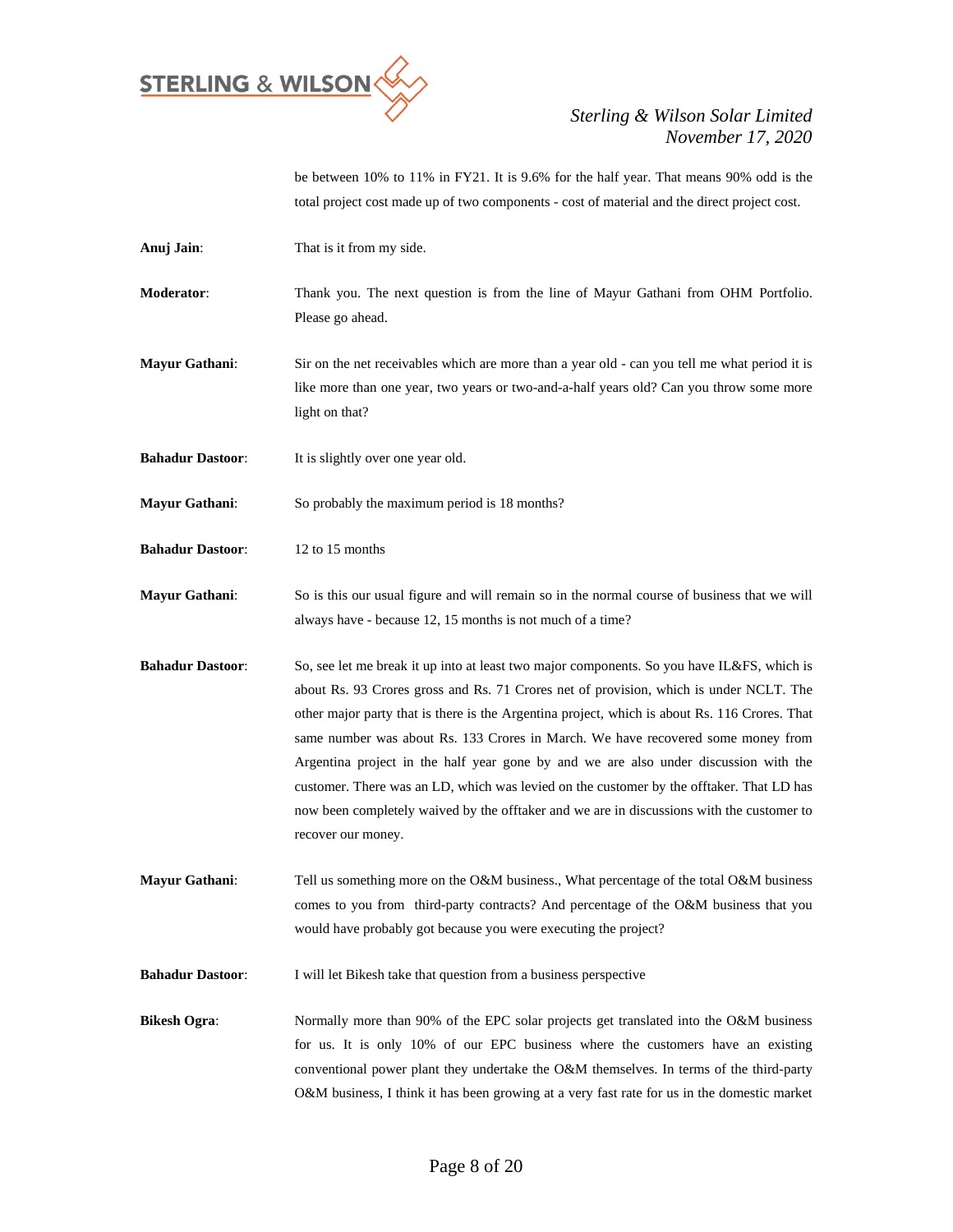

that is in India. And for international markets, because of the COVID we could not scale it up the way we wanted, but we have really started now looking a lot of our international customers who are working with us on the EPC side. As a third party business also we hope that this business in the next 12 months will also grow substantially.

**Mayur Gathani**: So what you are saying is the third party business mostly comes from India as of now and you are working on exploring this abroad as well?

**Bahadur Dastoor**: About 51% of our total O&M portfolio is from third party projects. As Bikesh was explaining, we have almost all of our own EPC projects under O&M, unless the customer is a large enough energy giant who does its own O&M. It is a good annuity business with better margins.

**Mayur Gathani:** On the purchase Sir, on all the orders do you end up purchasing or is it supplied by the...

- **Bahadur Dastoor:** By the customer you mean?
- **Mayur Gathani**: Yes.
- **Bahadur Dastoor**: So there are certain regions where we do what is called BOS (balance of supply). Majorly in the US and in India the modules are procured by the customer and we do only the balance of supply.
- **Moderator**: Thank you. The next question is from the line of Pallavi Deshpande from Sameeksha Capital. Please go ahead.
- **Pallavi Deshpande:** Just wanted to understand two questions, one is some more color on the outlook for your order book and second would be on escalation clauses given that module prices are going up. How well protected are we on that in terms of the contracts?
- **Bikesh Ogra:** In terms of the outlook, I will combine the second half of FY21. So, put together we would be pitching in for around 9 to 9.5 gigawatt worth of opportunities, which we will get won or lost in these two quarters. And going by our historical conversion rate we would be clocking in around 14% of conversion rate for these orders. And these orders have spread across geographies - Australia, Europe, Middle East, North America, South America, Asia and Africa as well as India. So this 9.5 gigawatt is spread across all of these geographies. In terms of the escalation in terms of module pricing, as I had mentioned earlier also, in most of the long gestation contracts, the module prices are being finalized by our customers and any upside or downside movement is to the customer's account. So any volatility on the module prices is to the customer's account for the longer gestation of the projects. For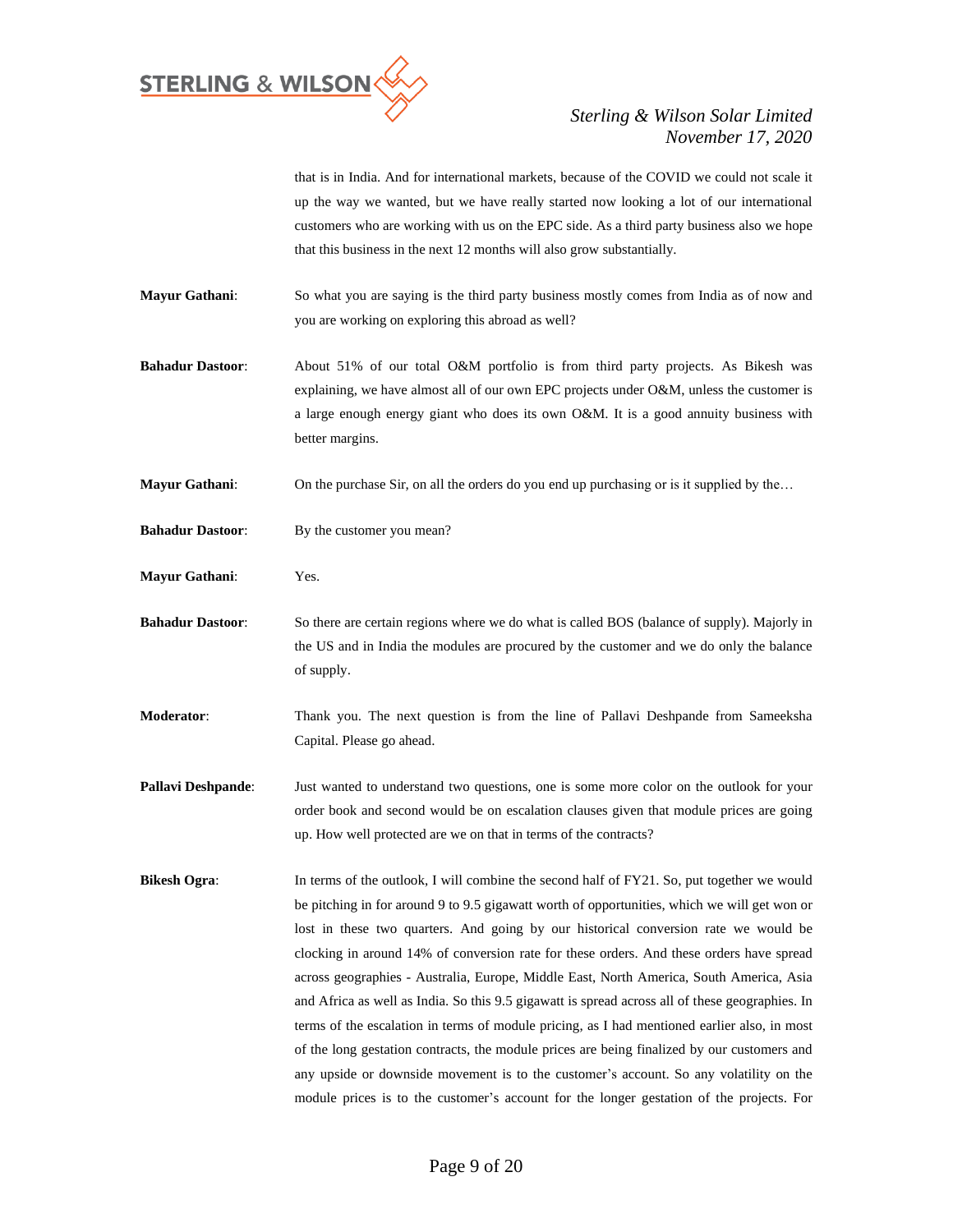

shorter gestation projects, wherein the modules are required within a period of three to six months, we have a back-to-back contract with the module suppliers and we get hedged against any volatility with these contracts. So therefore any escalation on the module prices is being securitized through these two means.

**Mayur Gathani:** Thank you Sir I will come back later in the queue for more questions.

**Moderator:** Thank you. The next question is from the line of Shivan Sarvaiya from JHP Securities. Please go ahead.

- **Shivan Sarvaiya**: Sir on the gross profit margin you said that about 10% to 11% that is what you are looking at. I just wanted to ask considering we are having a order book, which is 76% from Australia and the US market, and considering that they are much higher margin projects compared to the MENA region, (and our base was much higher last year in the MENA region projects) do you think that this can be bettered in terms of the gross profit margins?
- **Bahadur Dastoor**: So yes the attempt is always there to improve as much as we can, but as of right now from what we foresee in the next six months that is the annual guidance that we are giving. At the same time, if you see historically, then in FY2019, gross profit margin for first nine months were at 9.32%, but the year-end we closed at 11.94%. And also if you see the gross profit margins in FY2018, for first nine months we were at 11.8%, but we closed the year at 10.94%. So management makes an estimate on the basis of what are the profits and revenues which are there for the entire year and on this basis as of right now we are guiding the gross profit margin to be between 10% to 11%.
- **Shivan Sarvaiya:** Sir but the understanding is correct right that the margins in Australia and America are far better than the MENA region - that holds true right?

**Bikesh Ogra:** Yes, you are right, there is an intense pressure on the margins in the Middle East region in comparison to geographies like Latin America and Australia where the margin profile is much higher.

- **Shivan Sarvaiya:** If I go back to my notes of the previous concall, you have stated that you are confident of a better performance in FY2021 compared to FY2020. So, if you could give a broad sense, considering we did about Rs. 5,500 Crores of topline last year, would it be near to the Rs. 6,000 - 6,500 crores mark for this year?
- **Bikesh Ogra**: So, as we had mentioned in our last call and we reiterate that this year, there will be low double digit growth in comparison to the last year's revenue figures.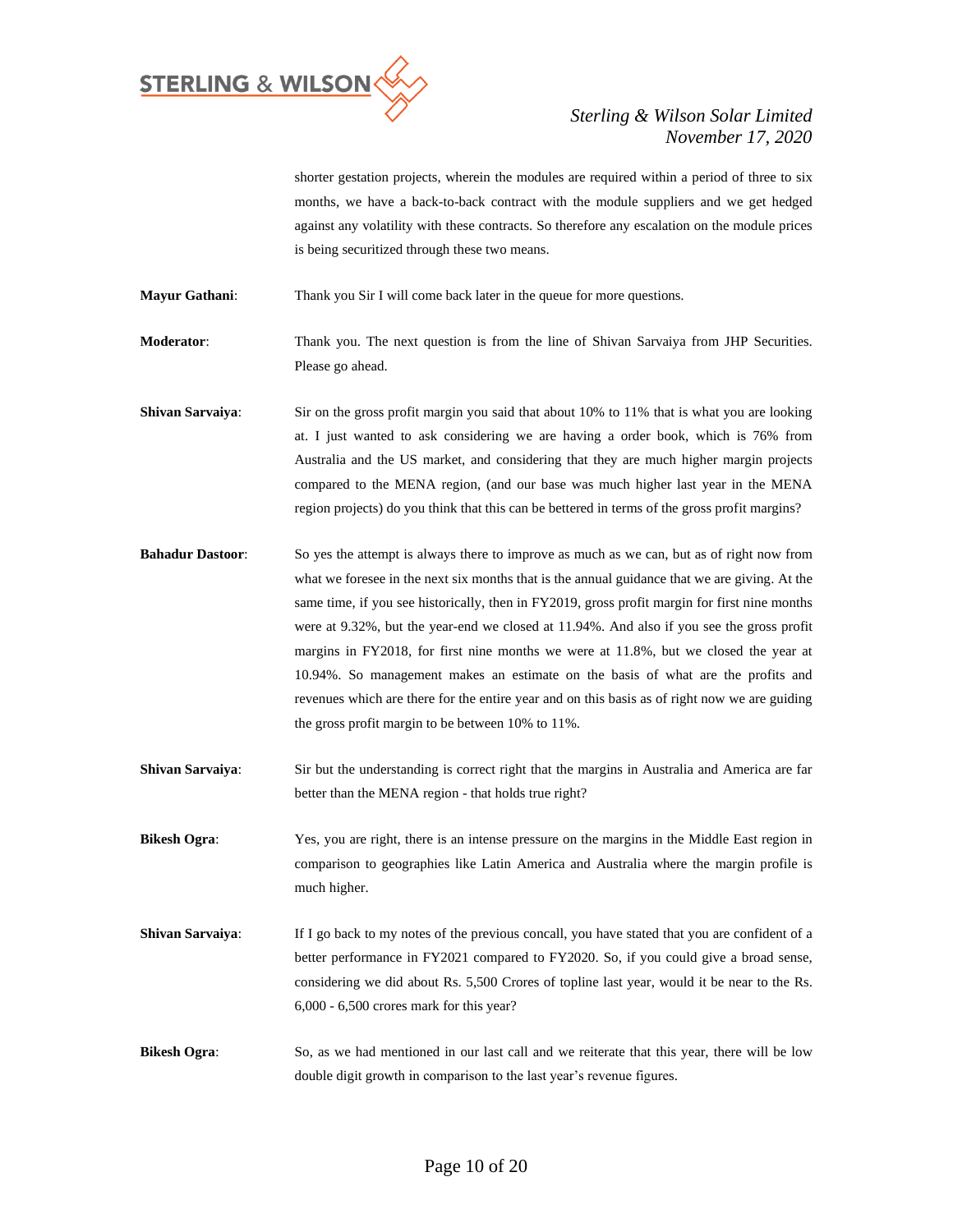

- **Shivan Sarvaiya**: You mentioned in your opening remarks that the efficiency levels have reached 90%. Was that correctly heard?
- **Bikesh Ogra:** That was correctly heard. Yes, we have projects running in almost all the geographies now as we are talking. And we hope that they will reach to 100% efficiency levels by Q4 of this year.
- **Moderator**: Thank you. The next question is from the line of Piyush Chheda from Serendip. Please go ahead.
- **Piyush Chheda:** Congratulations for good set of numbers. On the sticky receivables just wanted to know what is our process to make sure that we do not get more of these in future?
- **Bahadur Dastoor**: The receivables are on the basis of various projects, which are undertaken. There are always certain discussions with customers, which happens more towards the end of the project. And if there are some liquidated damages, etc., which are levied by the customers, they are generally discussed, and the decision taken towards the end of the project. And that is why sometimes the amounts go up to almost a year. As I had explained, if you see the total amount of revenue of Rs. 2,400 Crores the real ones which are there in the last one year, which were there are Argentina and the IL&FS, other than that the amounts are smaller in nature and are in the process of getting settled. Generally this happens in the case when you enter a geography for the first time where you may not be fully aware of what is required in that. However, the management team takes care of all of that towards the end of the project., Bikesh you can add anything in case I have missed out.
- **Bikesh Ogra:** I think what you said, I just want to reiterate. I think what happens is obviously our intent and endeavor is always to enter into projects, which are financially closed with these IPPs and therefore the stickiness on these payments gets mitigated to a very large extent. But then if there are certain delays, which are attributable to a customer or not attributable to Sterling & Wilson Solar, there are discussions which pan out for a period of almost six to eight months and because of this the payment gets stuck. And that is the only specific reason why these payments are stuck up for this period of time. But over a period of time these gets liquidated. And there maybe new projects that may have the same process or the same problem, but over a period of time these keeps on getting liquidated and the cash getting collected.
- **Piyush Chheda**: Second question in general terms what are you seeing in terms of the margin profile for incremental bidding. Does it match up to where it was two years ago or have margins gotten squeezed over the last 24 months?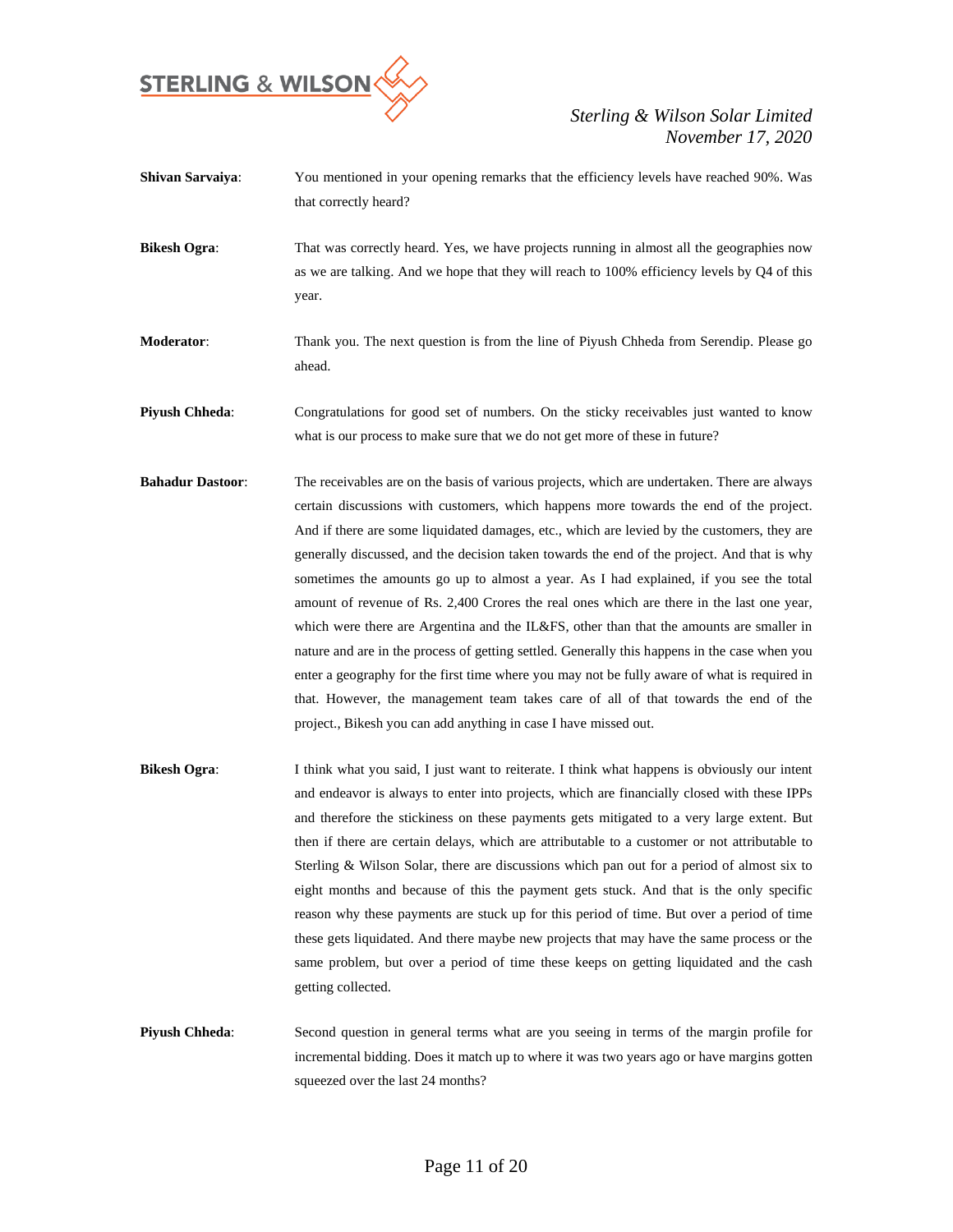

- **Bikesh Ogra:** So it all depends on which geography you are talking about. If you talk about Middle East yes the margins have got squeezed somewhat they were two years back. But in terms of our expansion into other geographies, the margin profiles have relatively gone up. Like I mentioned earlier in geographies like Latin America, Australia and Europe also we would see definitely relatively better margins than what it is in the Middle East.
- **Piyush Chheda:** Thank you.
- **Moderator**: Thank you. The next question is from the line of Dhruv Shah from Ambika Fincap. Please go ahead.
- **Dhruv Shah:** I have two questions, first is you said that we convert almost 14% of the orders we submit. So how much of these orders would be coming from China if you can just give us a broad sense. And are you seeing any anti-China wave around Australia and Europe?
- **Bikesh Ogra:** See I think we have mentioned this in the past also that China is not our addressable market. We have not taken any order from China. In US surely there is an anti-China wave. If you have a look at the concentration of Chinese EPCs around the projects, wherever there are large capacity projects in excess of 300 plus megawatt we see a lot of Chinese EPCs giving in a lot of focus around there. But in Europe the project sizes varies between 50 and 100 megawatt. Therefore we do not really see a lot of Chinese influx coming into the European markets as such.
- **Dhruv Shah:** But in Middle East you might be seeing lot of competition right from Chinese?
- **Bikesh Ogra:** Yes, Middle East there has been a lot of competition wherein projects have been picked up at ridiculously low pricing levels by these Chinese EPCs. Now what has happened is that we have executed the world's largest plant in Abu Dhabi. The work on projects which Chinese EPC companies have won has just started and we will have to see how the projects evolve, how the project execution pans out with the Chinese EPC companies. And incidentally on this note, the phase II of the project which was won by a particular Chinese EPC was cancelled even before the beginning of the project and it has been awarded to the next Chinese EPC player. So effectively, we will have to see how it pans out - because the proof of execution is still not there with these companies in the Middle East region.
- **Bahadur Dastoor**: To answer your other question, generally our strike rate is between 14% and 17%.
- **Dhruv Shah**: But, our competition would not be Chinese that is what you meant right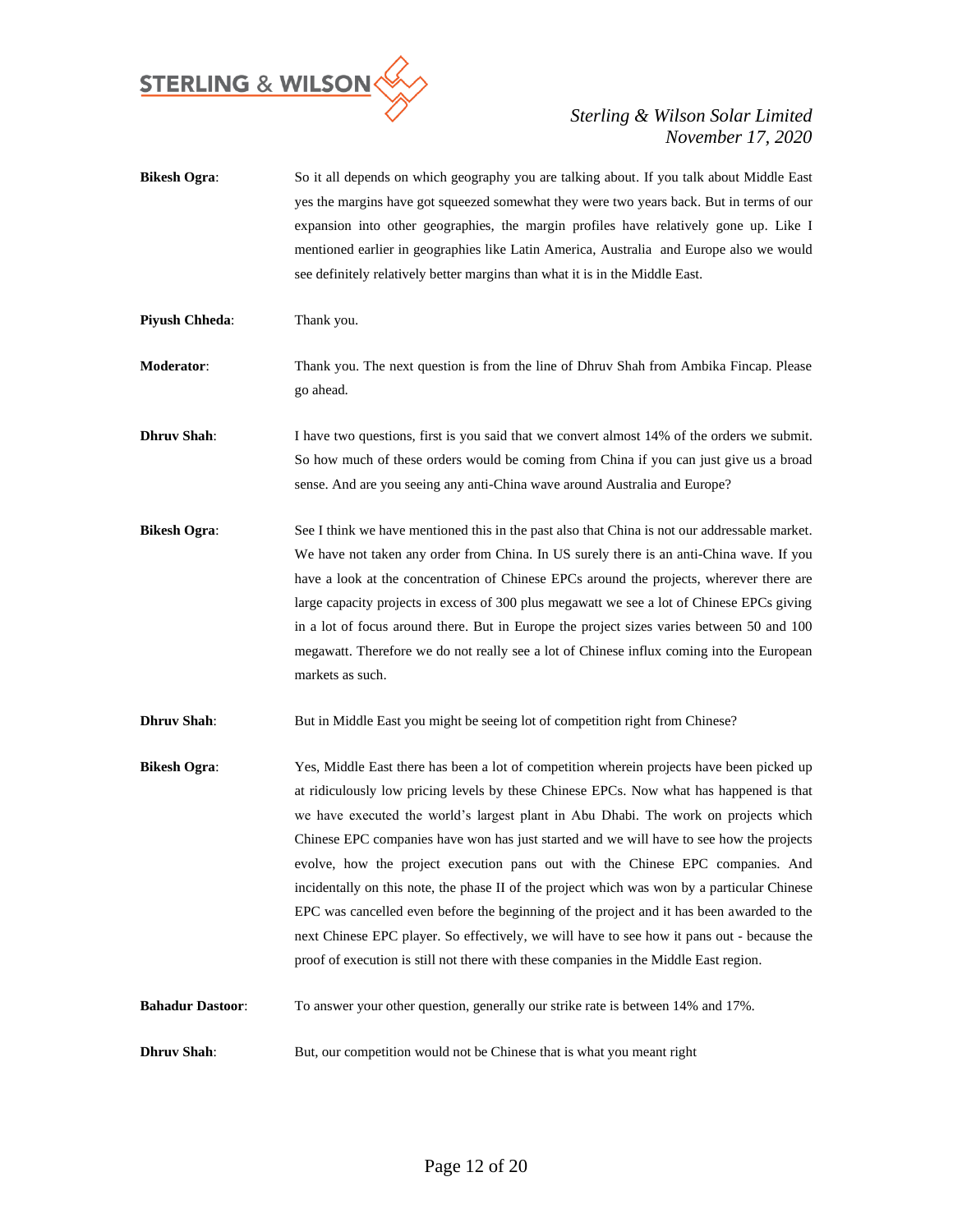

| <b>Bikesh Ogra:</b> | See sporadically we have faced the Chinese competition. Like in Middle East there is a lot |
|---------------------|--------------------------------------------------------------------------------------------|
|                     | of Chinese competition. I have mentioned in my speech, that there is one project, which we |
|                     | are in the process of contract signing in the Middle East (i.e. Egypt) that was against    |
|                     | Chinese competition but we won against them. So on and off we do face Chinese              |
|                     | competition in certain regions. In Latin America we do come across Chinese companies in    |
|                     | one or two projects that we bid in there. But mostly the Chinese competition that we       |
|                     | encounter is in the Middle East and in the South East Asia.                                |
|                     |                                                                                            |

- **Dhruv Shah**: My second question is on the margins on the O&M front. What kind of margins are sustainable because we have seen a huge drop. I know that you have mentioned that margins would be around 38% to 40% for the whole year, but is there any guidance in the O&M business you want to guide Sir?
- **Bahadur Dastoor**: The 35% to 40% guidance was for the O&M business. And O&M unlike a project goes on the basis of the difference between revenue and cost. So if there is a lesser amount of cost the margin is higher. But on an overall O&M contract basis, we feel that the gross margins are between 35% to 40%. That is the guidance we have given before as well.
- **Dhruv Shah**: Okay thank you.
- **Moderator:** Thank you. The next question is from the line of Mayank Bhandari from B&K Securities. Please go ahead.
- **Mayank Bhandari**: Sir can you please repeat like what are the numbers you had told that you would be pitching in terms of the order in the next two quarters?
- **Bikesh Ogra:** It would be approximately 9.5 gigawatts.
- **Mayank Bhandari**: The conversion you are expecting?
- **Bikesh Ogra:** In terms of percentage, as Bahadur just mentioned, it would be 14% to 17%.

**Mayank Bhandari**: Particularly how is the opportunity from the Indian market? If you can mention geography wise?

**Bikesh Ogra:** If I break this geography wise, India market would constitute approximately 3 to 3.5 gigawatt out of this total 9.5 gigawatt pipeline that we have be pitched. The balance would be a mix of all other geographies like Australia, Europe, Middle East, North America, South America, rest of Asia and Africa.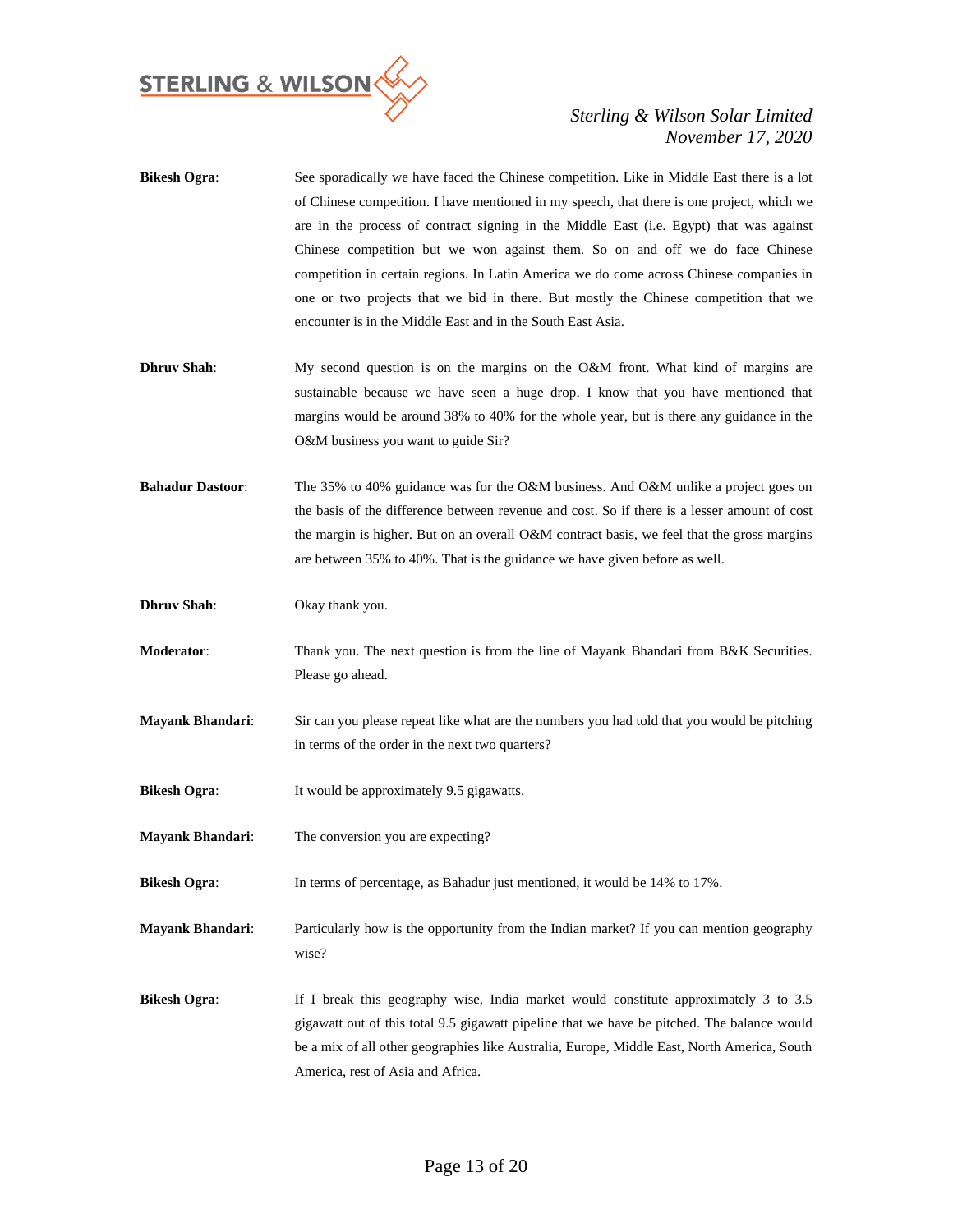

- **Mayank Bhandari**: Have we got all the financial closure for all the projects. And is there any issue we are expecting with the execution in any large project?
- **Bikesh Ogra:** As a policy change like we mentioned last time, we are only declaring the projects which have achieved financial closure and the contract signing is done. So as of this moment we do not see any projects other than Saudi and Montenegro, which we have mentioned earlier would be restated. Other than those two projects, there are no projects that have any threat of being suspended. All the projects that we have mentioned till date are having a financial closure and the contracts have been already signed. And incidentally, just to add we have got certain LNTP for a couple of projects in Middle East and US. But we have not declared them since we have still not signed the contract. And as I mentioned in my remarks earlier, the projects are under contract signing and we will declare them once the contracts are signed in those particular geographies.
- **Mayank Bhandari**: If you can tell us something about the cost rationalization in terms of you had undertaken in last quarter and the impact of that?
- **Bahadur Dastoor**: I will start off and then Bikesh may add further to that. So a lot of rationalization has taken place in terms of manpower restructuring, excess travel, which was anyway no longer a possibility thanks to COVID and also combining our offices in the world, combining departments to see that there is less of overheads. We have done all that and that is what has brought down the overheads by about Rs. 42 Crores in this half as compared to the previous half. Of course that is not a benchmark. It is not necessary, that for the whole year, that it will be the same multiplied by two. But yes there is a significant reduction in overheads and we are continuously striving to do that even as we speak. Bikesh can add further if you have anything I may have missed.
- **Bikesh Ogra:** No Bahadur I think you have said it all. The only thing that I would like to mention and an expansion of what you said is the fact that when you talk about the manpower rationalization there has been a blend, which we have created in terms of some of the international and the domestic operations that we have merged together. And whatever is the excess in terms of back end project management teams, they have got rationalized and which has brought down the cost. This is one of the reasons which has enabled us to bring down the cost, besides of the various other reasons that Bahadur mentioned.
- **Mayank Bhandari**: Sir the employee benefit expense has also gone down to about Rs. 53 to 54 Crores from Rs. 56 Crores. So this manpower rationalization would be part of this only right? So I should assume that this will be sustainable going forward?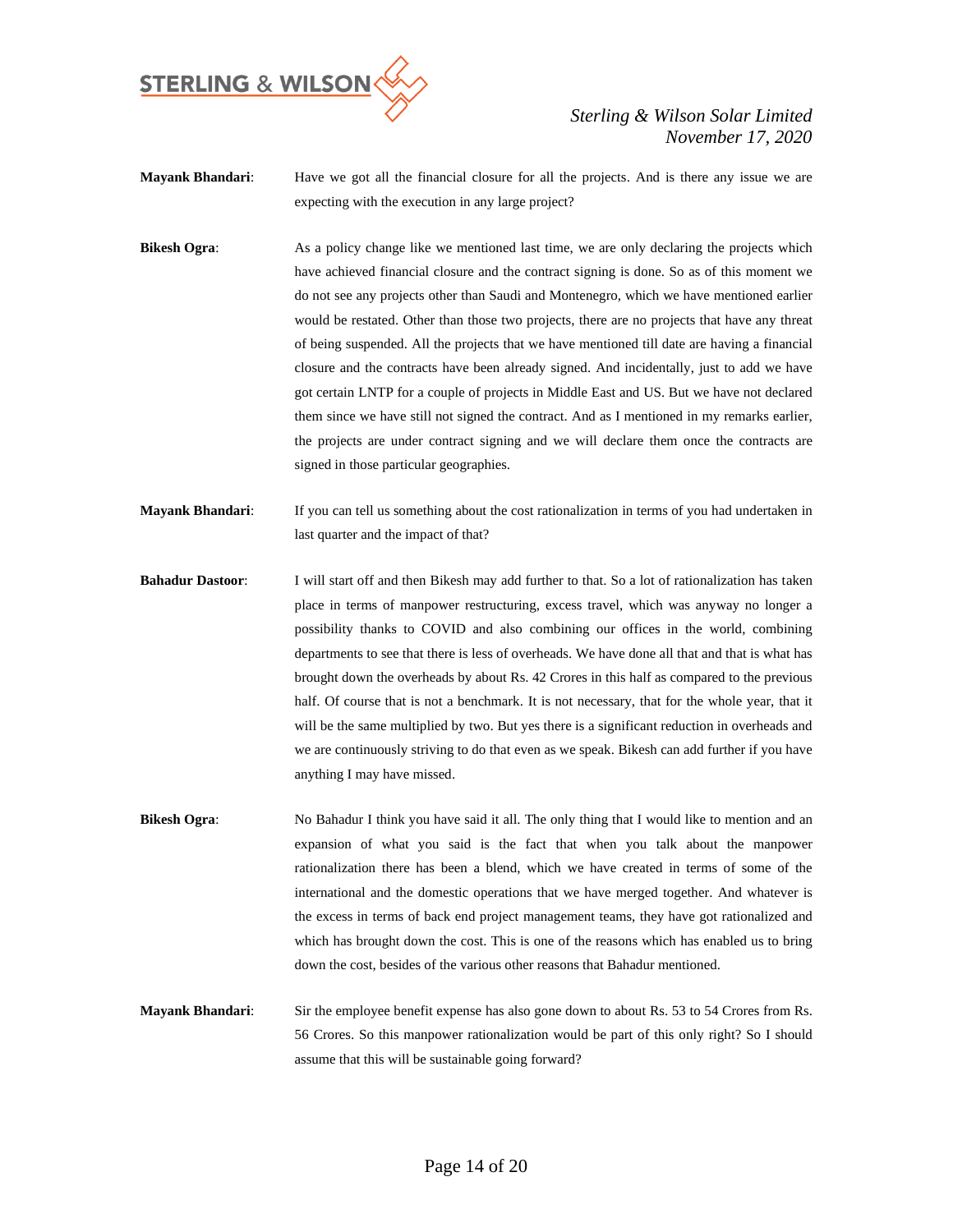

- **Bikesh Ogra:** First of all one has to keep in mind that the employee cost is also determined by what was the full year cost. So last year we had invested in certain teams in Australia and US, which have borne fruit and given us the orders that we have received in the current year. At the same time yes there has been rationalization and that is what has brought down the overall employee cost. We hope to continue this rationalization even in the future to keep the cost on a tight leash.
- **Mayank Bhandari**: Thank you very much.
- **Moderator**: Thank you. The next question is from the line of Karthi Keyan from Suyash Advisors. Please go ahead.
- **Karthi Keyan**: Couple of things. One, can you talk a bit about the floating solar project in terms of what is the experience there and what external support to be required there in terms of execution?
- **Bikesh Ogra:** So, on the floating solar project we have got a past experience, although not of the same scale as for the project have we are currently on L1. There would not be any external support that would be required, other than the partnerships on the floater side in terms of the technology association.
- **Karthi Keyan:** How different is the capital cost compared to as say conventional solar?
- **Bikesh Ogra:** I would say around 15% to 20% more than the conventional ground mounted solar.
- **Karthi Keyan:** And efficiency, if you can highlight?
- **Bikesh Ogra**: So, efficiency also depends on which area you are talking about, the weather condition. Anywhere between 15% and 17%.
- **Karthi Keyan:** So, it is cost neutral technically?
- **Bikesh Ogra:** If you take a look at how we have been suffering on account of the land acquisition in India and with this readily available reservoirs and still water bodies, I think this has given a phenomenal boost. There will be a phenomenal boost in terms of the floating solar projects coming up in India and that is one of the major pluses that we have in terms of executing these projects, without having to really bother much about the land acquisitions and stuff related to that.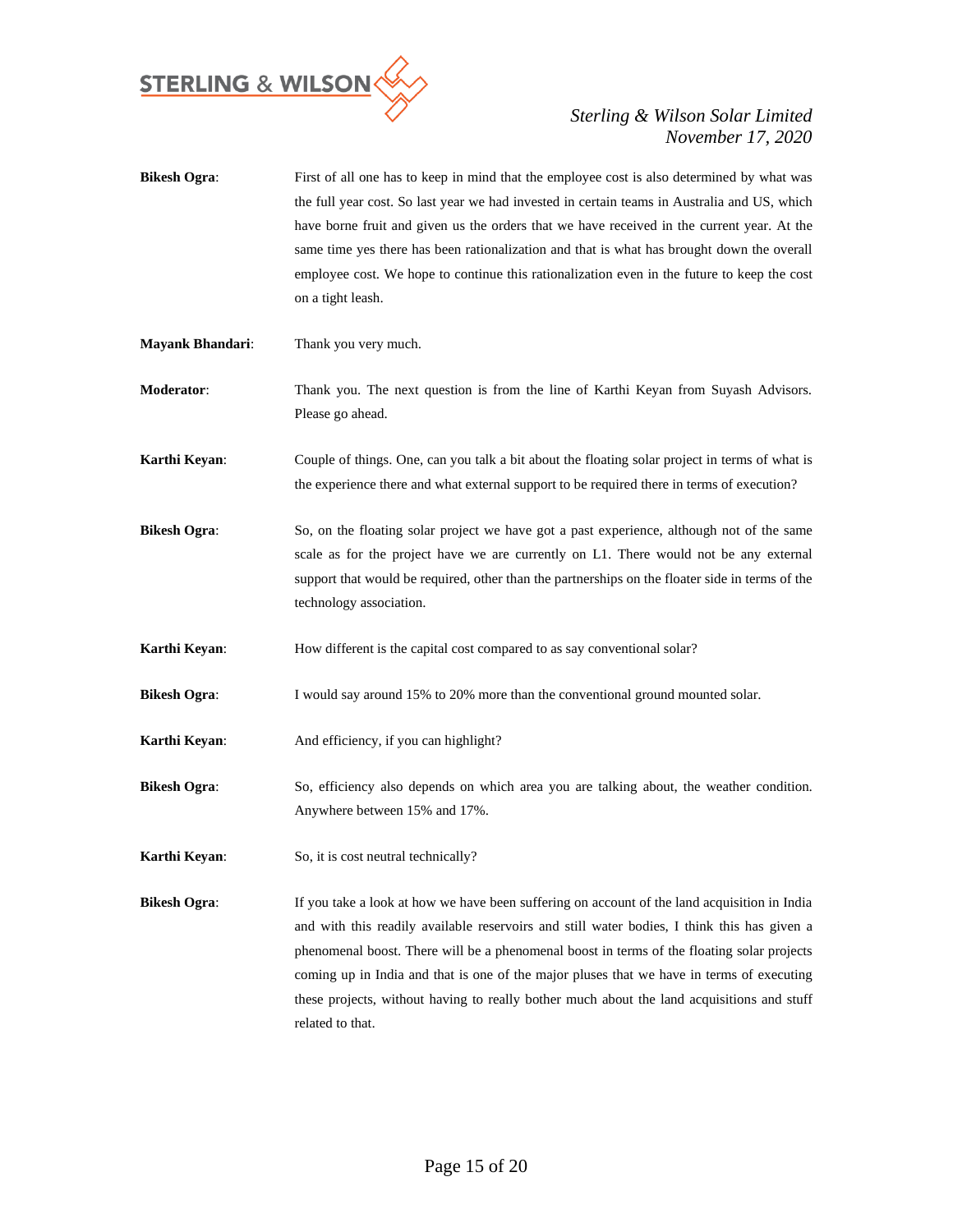

- **Karthi Keyan**: The other question was related to your Indian contracts. Earlier you mentioned in the past sometime that incremental O&M revenue per megawatt is higher. So can you talk a bit about the trend from that side? **Bikesh Ogra:** When you talk about incremental O&M revenue, what exactly do you mean by that? **Karthi Keyan**: Yes, I remember the average is used to be Rs. 4 to 5 lakhs per megawatt and that is increasing something to that effect. So I am just trying to understand what the trends are currently for the newer orders within India and outside and how do you see that evolving? **Bikesh Ogra**: I think it is not linear Rs. 4 to 5 lakh. Within the geographies it varies. Today in India it is at around Rs. 1.5 to 2 lakhs and it goes up to almost Rs. 5 to 6 lakhs. With our geographies like in Australia the orders are at Rs. 5 to 5.5 lakh and in Middle East it is around Rs. 3.5 to 4 lakhs. So it is not a linear margin profile across geographies and it all depends on which country you are talking about. And if we aggregate it all, put together the margins comes to the 35% to 40% is that Bahadur spoke about. **Karthi Keyan:** Interesting great, thanks for the answers. **Moderator**: Thank you. The next question is from the line of Avinash Wadhwa from M3 Investments. Please go ahead. **Avinash Wadhwa**: Just taking the thing on this floating solar little forward. Of the projects installed every year, what proportion would floating solar power be? And is there something changing in the landscape - that the trend towards floating solar would be more pronounced going forward? **Bikesh Ogra**: Yes, I think one is on the efficiency side, which obviously is relatively higher than the
- ground mounted that is one. And as I mentioned it will become more and more pronounced. And in India there is a visibility of around 10 gigawatt of floating solar power to be installed over the period like five to ten years. And the fact that the land acquisition which is a major frustrating factor out here would get mitigated to a large extent and therefore there will be pronounced capacity which will come on the floating solar.
- **Avinash Wadhwa**: Bikesh I would imagine that the acquisition of land have always been a constraint in the installation of solar power. So if that is the case, floating solar should have come in much earlier. Is there something related to the technology because of which floating solar is coming into installation later in the game?
- **Bikesh Ogra:** Absolutely you are right. So we have recently seen technology getting evolved wherein the floating solar floaters and the tankering system has just come into prominence off late only.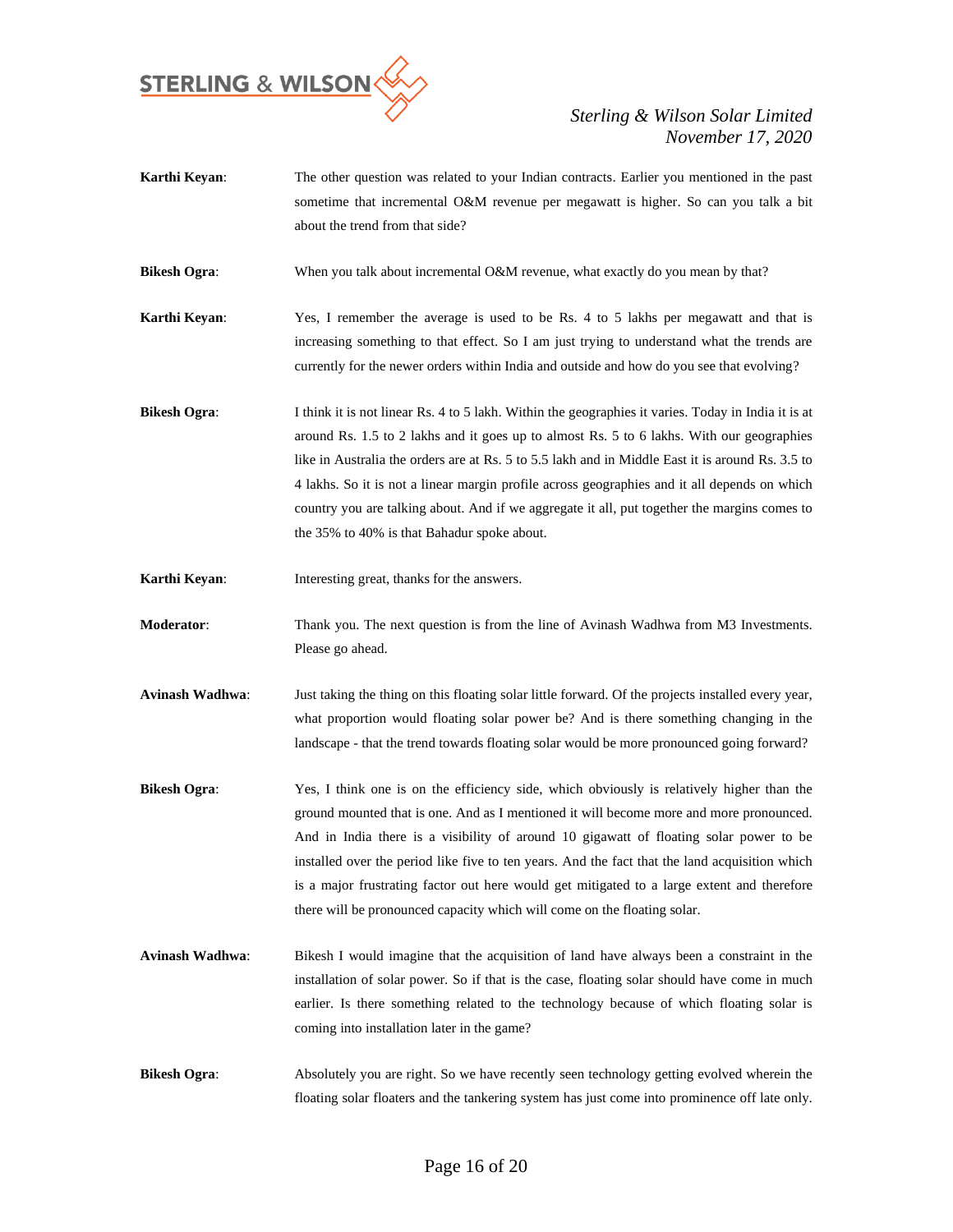

It has not been really very prevalent over the last three to four years. We have seen this technology now coming up very prominently not only in India, but we have seen lot of these installations happening in China and South East Asia. Therefore we see a lot of pronounced installations coming up as the technology advances and gets more and more commercially viable.

- **Avinash Wadhwa**: You also touched upon the storage technology. I would imagine you have cost of batteries at the back of your mind. Are you witnessing any trend with respect to that. And if the battery cost were to fall, as it is now anticipated, what would be the implications of that for your business?
- **Bikesh Ogra:** That implication would be phenomenal once the battery prices start coming down and we anticipate that to happen in the next three to four years' time. And you would have already seen and noticed that there are some tenders, which are around the clock dispatchability power tenders, which have come out not only in Indian solar space, but also globally. There are lot of tenders happening around that. So once these storage prices or the battery prices come down to a level wherein, we are able to create around the clock dispatchability mechanism, I think there will be a huge disruption in the solar addition. And the fact that there are lot of coal plants and gas plants, which are getting retired, they will get replaced with these round the clock battery backed solar storage based system.
- **Moderator:** Thank you. The next question is from the line of VP Rajesh from Banyan Capital. Please go ahead.
- **VP Rajesh**: You have said you will be paying off the debt by Q4. Are you planning to replace it by working capital or should we assume by the end of this year all the debt maybe repaid?
- **Bahadur Dastoor**: So, the repayment of debt, as I explained, is still in discussion with banks. The amount which is payable in this quarter is also under discussion. It may be up to March, it may be beyond March. It will also be largely dependent on the inflows from the group companies for the intercorporate deposits. But to answer your question, if we remain working capital negative and if we receive the money as it is planned to be, we should be debt free at that point in time.
- **VP Rajesh:** Regarding your accounts receivable beyond 12 months. I am sorry I missed the point whether your expectation is that incrementally it will start coming down or you think because there will be new projects which will have that kind of payment terms it may continue to be at Rs. 500 Crores levels which is due beyond 12 months?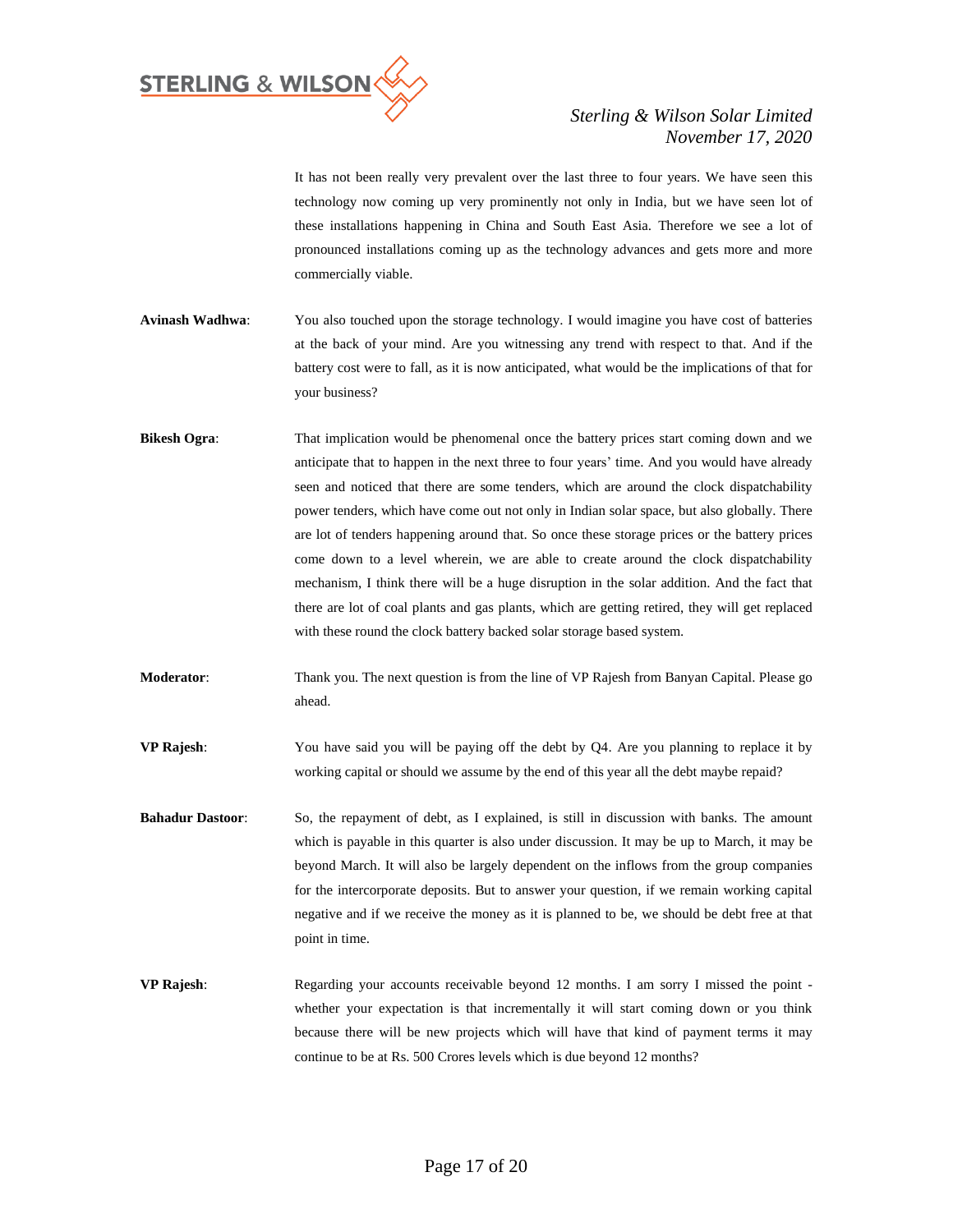

- **Bahadur Dastoor**: It should not be. We expect it to come down. These are on account of a few large projects where there are large receivables. It is nothing to do with the payment terms, because the payment terms are standard as they have always been. This is more on account of LDs on account of time overruns, which were between the offtaker and the customer. As I had explained the customer has got his LD completely waived. We are in discussions to get that out. Of course there is one item which is in NCLT, which we will see how that progresses. But as a business model we do not see it reaching these levels once these matters are resolved.
- **VP Rajesh**: Just one final clarification on this amount. I know it is difficult to s perhaps comment on this. Do you foresee more provisioning coming on this by the end of this year actually with IL&FS and some of these projects?
- **Bahadur Dastoor:** So, it is something we will be having ongoing discussions with the auditors. But see yes it is quite probable, that if IL&FS does not progress we can expect further provisions to be made on that count.
- **VP Rajesh**: Thank you so much.

**Moderator**: Thank you. The next question is from the line of Ritika Garg from Equitas. Please go ahead.

- **Ritika Garg:** Sir I wanted to know which part of this cost rationalization is actually sustainable I understand that the overheads have come down from 8.5% to 6.7% for the H1, but what percentage is sustainable?
- **Bahadur Dastoor**: I will start off a bit over here. Just because we have reduced overheads by about Rs. 40 odd Crores as compared to the previous first half, does not mean for the second half we will be reducing Rs. 40 odd Crores. So it is something which is reaching where it should. There is still room for improvement. Management is seriously having discussions even now to see what further rationalization can be taken. But I do not want you to consider Rs. 40 Crores reduction as a benchmark on half year basis. It is very important to note that, there will be further reductions which is what we are aiming for, but it will not necessarily be in that magnitude. Bikesh can add anything if he wishes to.
- **Bikesh Ogra:** On a sustainable long-term basis, what we aspire this figure to be as a percentage of revenue is around 3% and 3.5%.

**Ritika Garg**: Alright. Thank you.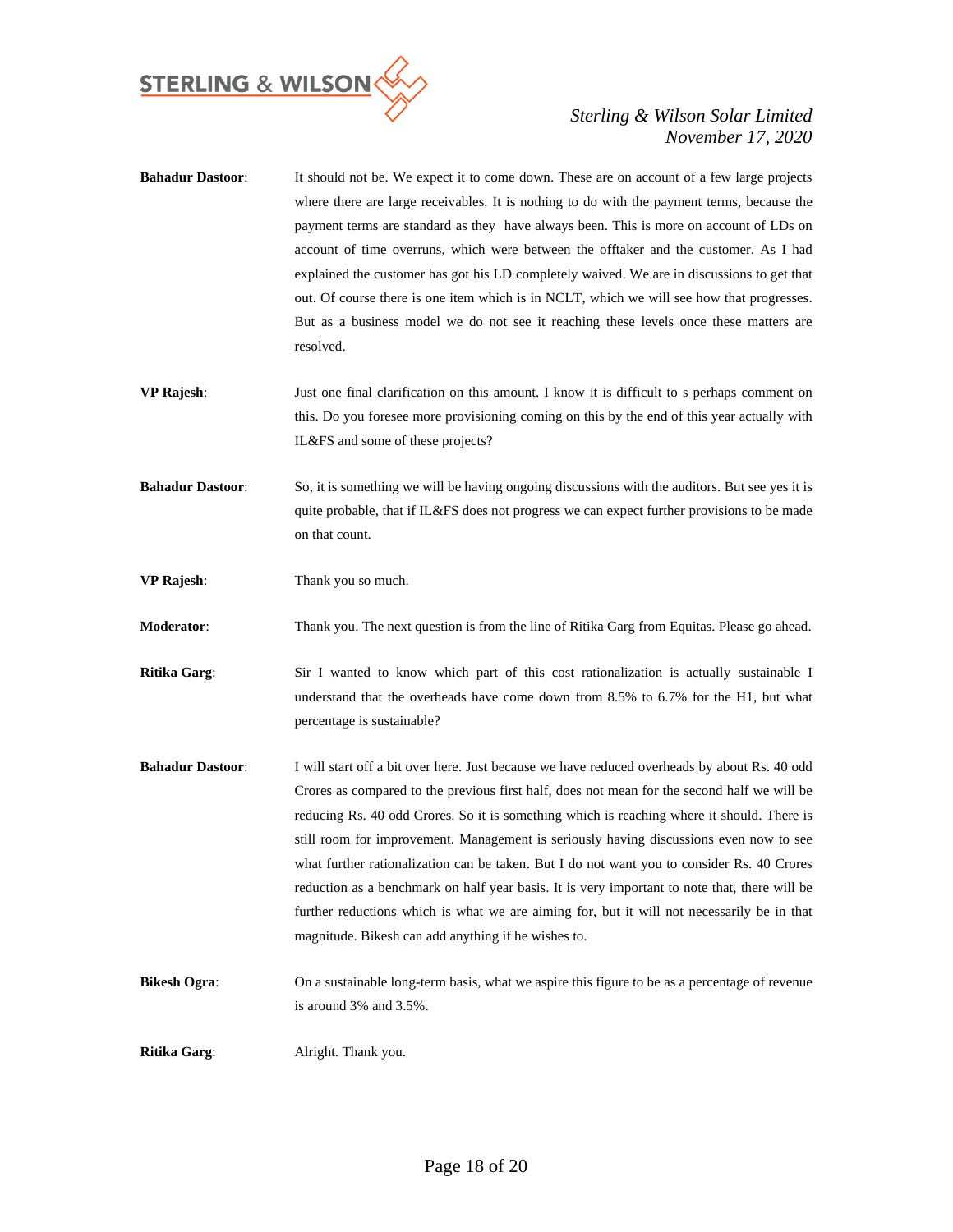

- **Moderator**: Thank you. The next question is from the line of Shivan Sarvaiya JHP Securities. Please go ahead.
- **Shivan Sarvaiya**: Sir we had a very good run in the MENA region, where we bagged some large orders with extremely high margins. Over the last one year we have seen a tremendous pressure out there. And in retaliation to that we have started going into newer geographies to try and get better margins and better project visibility. What is the medium to long-term perspective that the Chinese players would start coming in those markets also and our margins would start getting eroded. So I just wanted your understanding from a medium to long-term perspective on that front. How would you guard your margins if that is were to happen?
- **Bikesh Ogra:** If you take a comparison in terms of Middle East market. Middle East market has always served the capacities which are very large in term of numbers, you talk about 500 megawatt, 1 gigawatt, 2 gigawatt project. And what we have seen historically that there is a lot of concentrated focus by the Chinese EPCs around these projects. Now in the other parts of the globe, we do not see this kind of large projects, other than US obviously. And in US, you know the kind of affiliation they have for China. So other than US, we see all other geographies having a project mix of around 50, 100, 150, 200 odd megawatts; wherein the Chinese really do not see any value in terms of participation. It is only if the project sizes are in excess of 500 megawatts, we see a lot of Chinese pressure there and that is primarily related to Middle East region. Secondly, the market potential and the size is so large, that even if we have the Chinese competition coming in some of these areas subsequently and participate in the lower scale projects, we will still have space for ourselves to really participate and grow the way we aspire to grow.
- **Shivan Sarvaiya:** Sir just a follow-up on that. Is there a difference in the margin profile or the execution profile when a power project is in the 100 to to 200 megawatt range and when you are executing something which is 1 gigawatt, etc. Is there a change in the margin profile? Would not those bigger projects have much better margins, much better cost structure?
- **Bikesh Ogra:** On the contrary it is the reverse. As we have seen, we did a large project in Middle East, where we got decent margins. But having understood the complete cost structure of the region, when we saw in comparison to what the course all of these EPCs were coming in, it was an absolutely ridiculous low EPC prices, which was not sustainable for us. We have customer relationship in place, we know all of these IPPs. We always use to get a first right of refusal on these projects, but we have always said no to them because it was not commercially viable for us to participate in these projects. So on these large size projects, and for very strange reasons I think these EPCs have picked up the projects on a ridiculously low level of margins in comparison to smaller projects which is 50, 100 and